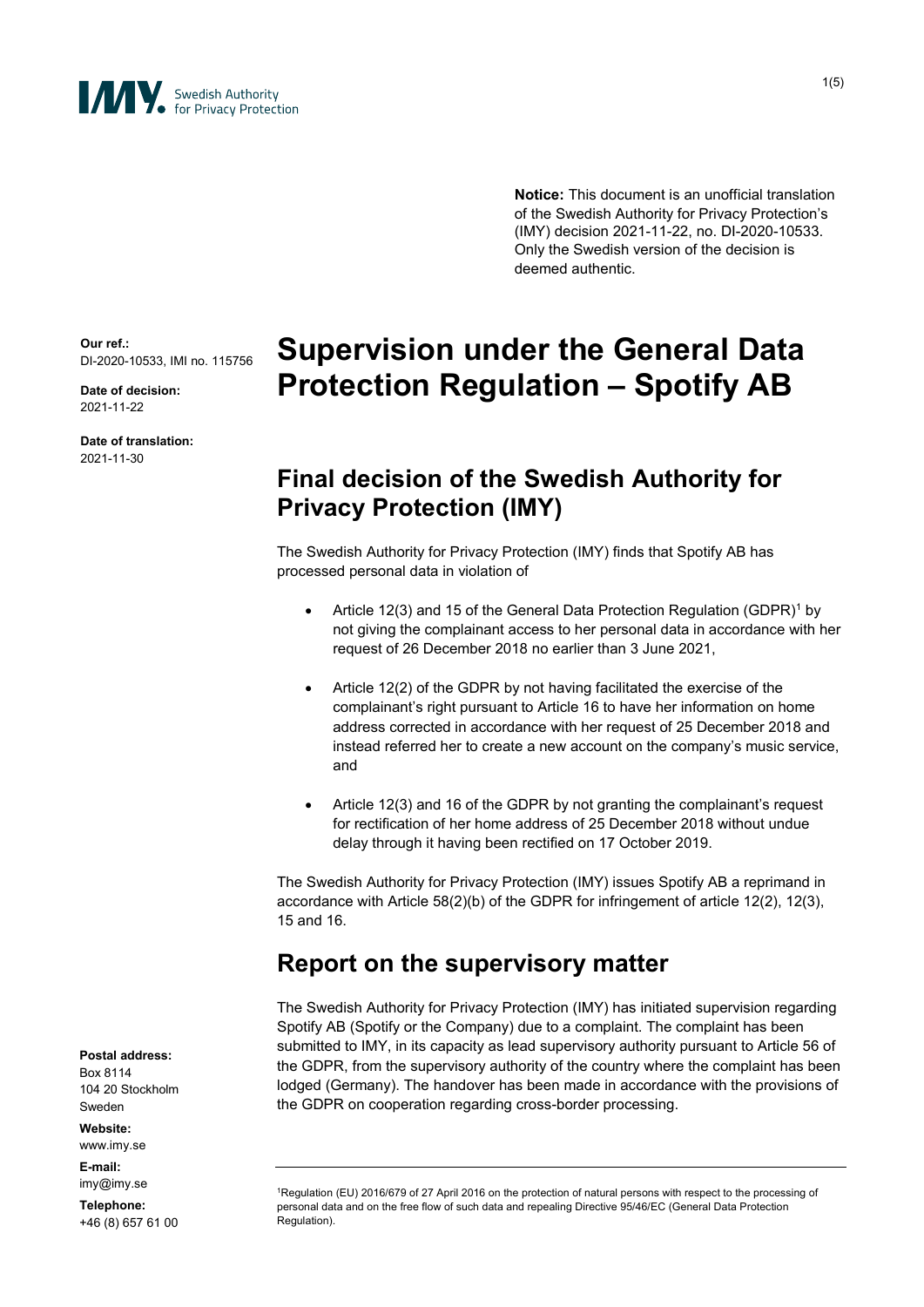The investigation has been carried out through written correspondence. In the light of cross-border processing, IMY has used the mechanisms for cooperation and consistency contained in Chapter VII of the GDPR. The supervisory authorities concerned have been the data protection authorities in Belgium, Ireland, the Netherlands, Germany, Denmark, Italy, Cyprus, Portugal, France, Austria, Finland, Norway, Luxembourg, Slovakia, Hungary, Spain and Poland.

#### **The complaint**

The complaint essentially states the following. The complainant's request to change the address of her account on the company's music service has been denied. The company's customer service has stated that it is not possible to change the addresses of accounts and that the solution is to delete the account and open a new account. The complainant has requested to have her data rectified and holds that it should not be necessary to delete her account and open a new one to obtain rectification. Furthermore, the complainant has requested access to her personal data. None of the requests has been met.

#### **What Spotify has stated**

Spotify has mainly stated the following.

Spotify received a *request from the complainant to update the complainant's home address* on 25 December 2018. The request was answered on 26 December 2018. The company then informed the complainant that updating the address on the existing account (family account) was not technically feasible, but that a new account with the correct address could be created to solve the problem. Spotify would then have created a new account free of charge, and Spotify's customer service team would have transferred all content, such as playlists, followers and account information to the new account. However, this solution was rejected by the complainant.

Since then, Spotify has developed a new version of Family Accounts, allowing the user to change their own address instead of involving customer service and transferring the account. The complainant was transferred to the new version, in which the address can be changed by the user in the account settings, on 18 September 2019, whereupon the complainant updated to her new address on 17 October 2019.

Spotify holds that the company took the necessary steps to satisfy the complainant's request on 26 and 27 December 2018, by explaining that it was not technically possible in the version of the family account that existed at the time and instead offered an alternative solution to the problem.

Spotify received *the complainant's request for the exercise of the right to access* on 26 December 2018. Spotify's customer service responded to the complainant on December 26, 2018 and referred the complaint to Spotify's Privacy Centre. That is an online service, which provides standard information about Spotify's personal data processing and how individuals can exercise their data protection rights, with a link to Spotify's tool "Download Your Data". However, Spotify's information shows that the complainant did not use the "Download your data" tool or made further requests to access her personal data.

According to Spotify's standard process, the customer service advisor should have directly addressed the complainant's request for access instead of referring the complainant to the company's Privacy Centre. In reviewing the correspondence with the complainant, it seems that the customer service advisor was primarily focused on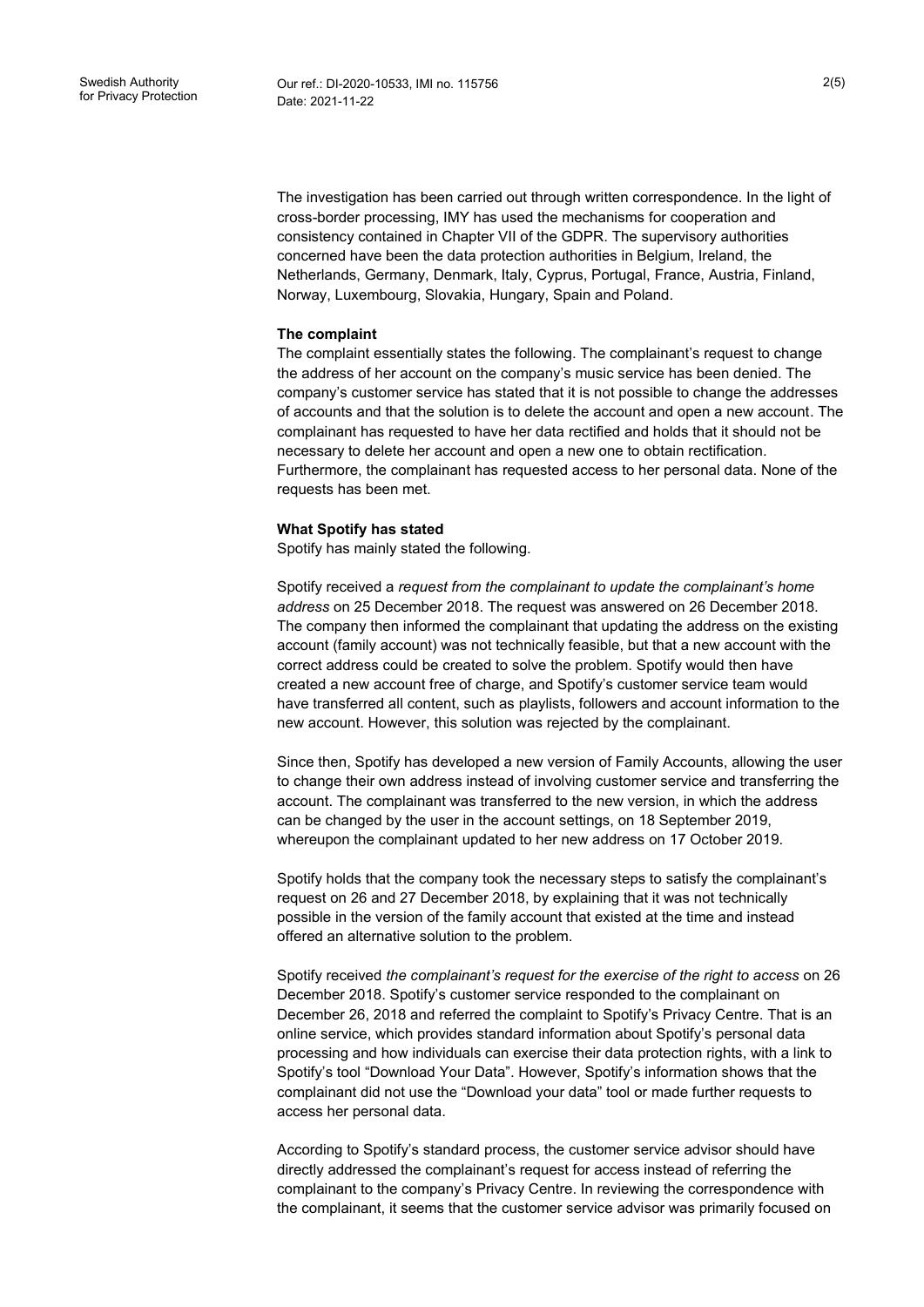answering the complainant's request for rectification and failed to notice that it was also a request for access and therefore did not respond to the request for access in accordance with the company's standard process. As part of the Spotify's internal data protection program, customer service is regularly trained in how they can identify and appropriately act and escalate requests from data subjects. In this case, the customer service advisor made a mistake.

Due to the above, the complainant did not get access to her personal data in accordance with her request on 26 December 2018.

Spotify contacted the complaint on 3 June 2021 regarding her request for access and informed her that her personal data had been made available for download. However, the complaint has neither downloaded them nor responded.

# **Justification of the decision**

## **Applicable provisions**

According to Article 12(2), the controller shall facilitate the exercise of data subject rights under Articles 15-22. According to Article 12(3), the controller shall provide information on action taken on a request under Articles 15 to 22 to the data subject without undue delay and in any event within one month of receipt of the request. That period may be extended by two further months where necessary, taking into account the complexity and number of the requests.

According to Article 15 of the GDPR, the data subject shall have the right to obtain from the controller confirmation as to whether or not personal data concerning him or her are being processed, and, where that is the case, access to the personal data and the information stipulated in that article.

According to Article 16, the data subject shall have the right to obtain from the controller without undue delay the rectification of inaccurate personal data concerning him or her. Taking into account the purposes of the processing, the data subject shall have the right to have incomplete personal data completed, including by means of providing a supplementary statement.

## **The assessment of the Swedish Authority for Privacy Protection (IMY)**

#### **Spotify has not handled the complainant's request for access in accordance with the GDPR**

IMY finds that Spotify has not handled the complainant's request for access of 26 December 2018 in accordance with the GDPR. It was not enough that Spotify responded to the complainant's request by referring to the company's online service. The fact that Spotify contacted the complainant first on 3 June 2021 and initiated the process of disclosure of the complainant's personal data cannot be considered to give the complainant access to the information without undue delay according to the GDPR. What Spotify has stated about it being a one-time occurrence due to an oversight does not lead to any other assessment.

Against this background, IMY finds that Spotify AB has processed personal data in violation of Articles 12(3) and 15 of the GDPR by not having without undue delay given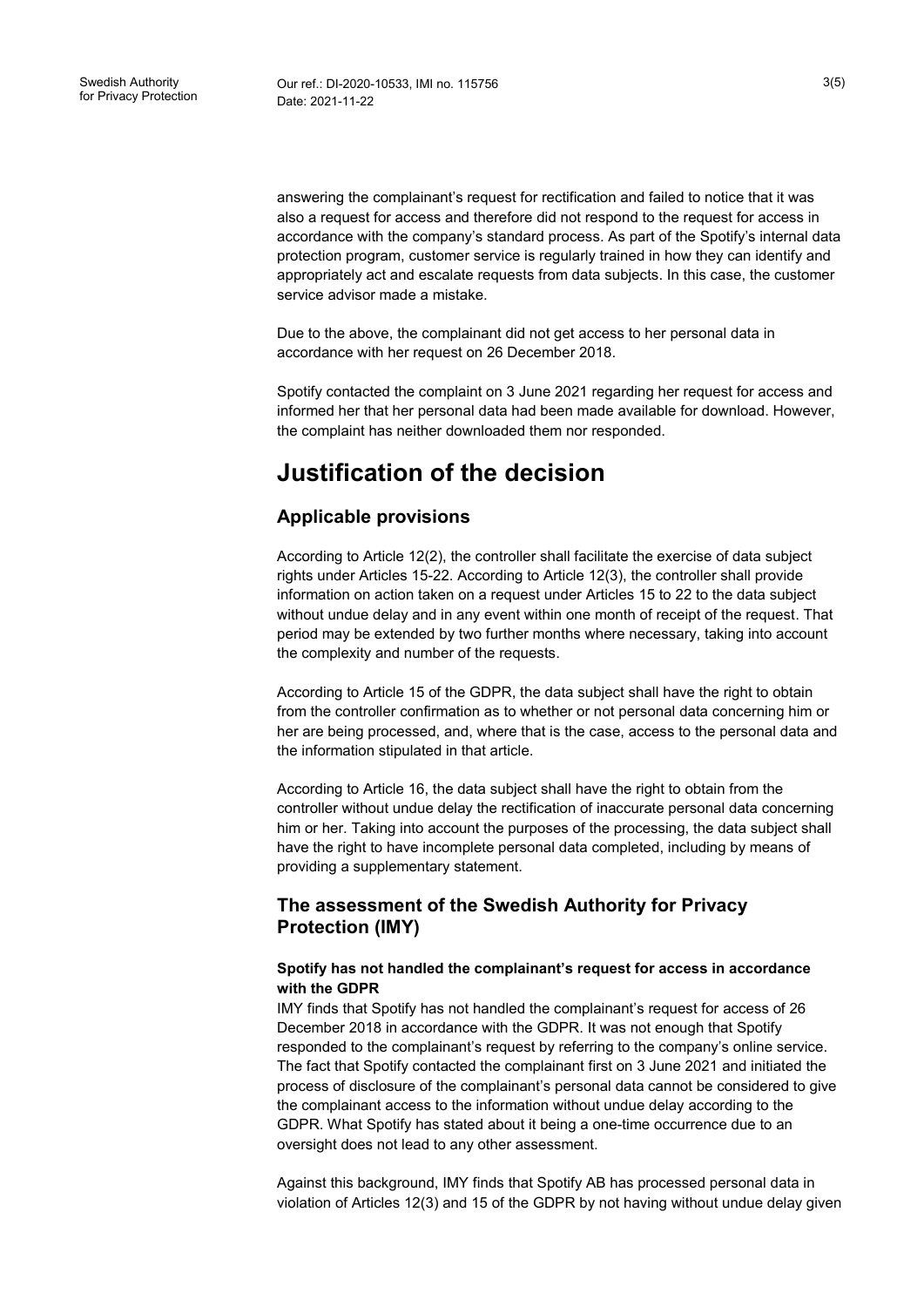the complainants access to their personal data in accordance with the complainant's request of 26 December 2018 no earlier than 3 June 2021.

### **Spotify has not handled the complainant's request for rectification without undue delay and has not facilitated the exercise of the complainant's right to request rectification in accordance with the GDPR**

When the complaint requested to change her home address on 25 December 2018, the company had no technical possibility to change the information in any way other than if the complainant created a new account. However, IMY holds that the solution offered by the company, i.e. that the complainant could create a new account where the company would transfer the complainant's information, was not sufficient for the company to be deemed to have handled the request for rectification or have facilitated the complaint's exercise of her rights. The complainant's address was only updated on 17 October 2019 and by her own agency, after the company had taken measures to enable this on 18 September 2019.

IMY thus finds that Spotify AB has processed personal data in violation of Article 12(2) GDPR by not having facilitated the complainant's exercise of her right pursuant to Article 16 to have her information on home address corrected and instead referred her to create a new account on the company's music service.

Furthermore, IMY finds that Spotify AB has processed personal data in violation of Article 12(3) and 16 of the GDPR by not granting the complainant's request to rectification of her home address of 25 December 2018 without undue delay where by rectification was made no earlier than 17 October 2019.

## **Choice of corrective measure**

Articles 58(2) and 83(2) of the GDPR states that IMY has the authority to impose administrative fines in accordance with Article 83. Depending on the circumstances of the individual case, administrative fines shall be imposed in addition to or instead of the other measures referred to in Article 58(2), such as injunctions and prohibitions. Furthermore, Article 83(2) lists which factors should be taken into account in deciding whether to impose an administrative fine and on the amount of the fine. If it is a minor infringement, IMY may, as stated in recital 148 instead of impose an administrative fine, issue a reprimand pursuant to Article 58(2)(b). Consideration shall be taken to aggravating and mitigating circumstances in the case, such as the nature of the infringement, severity and duration as well as previous relevant infringements.

IMY notes that the infringements affected one person, that it did not involve sensitive data and that the company has not previously been found infringing the mentioned articles except article  $12(4)$  on June 8 2018.<sup>2</sup> Furthermore, Spotify has now corrected the information about the complainant's home address, changed its procedure for updating such data to facilitate data subject's exercise of their rights in this regard and on its own initiative taken measures to meet the complainant's request for access. Against this background IMY finds that it is to be considered as such minor infringements in the sense referred to in recital 148 that Spotify AB shall be given a reprimand pursuant to Article 58(2)(b) of the GDPR for the stated infringements.

<sup>2</sup> IMY's Decision 2021-03-24, case no. DI-2020-10541, available here

[https://www.imy.se/globalassets/dokument/beslut/imy---final-decision-imy-di-2020-10541-imi-case-no-75661-spotify](https://www.imy.se/globalassets/dokument/beslut/imy---final-decision-imy-di-2020-10541-imi-case-no-75661-spotify-ab.pdf)[ab.pdf.](https://www.imy.se/globalassets/dokument/beslut/imy---final-decision-imy-di-2020-10541-imi-case-no-75661-spotify-ab.pdf)